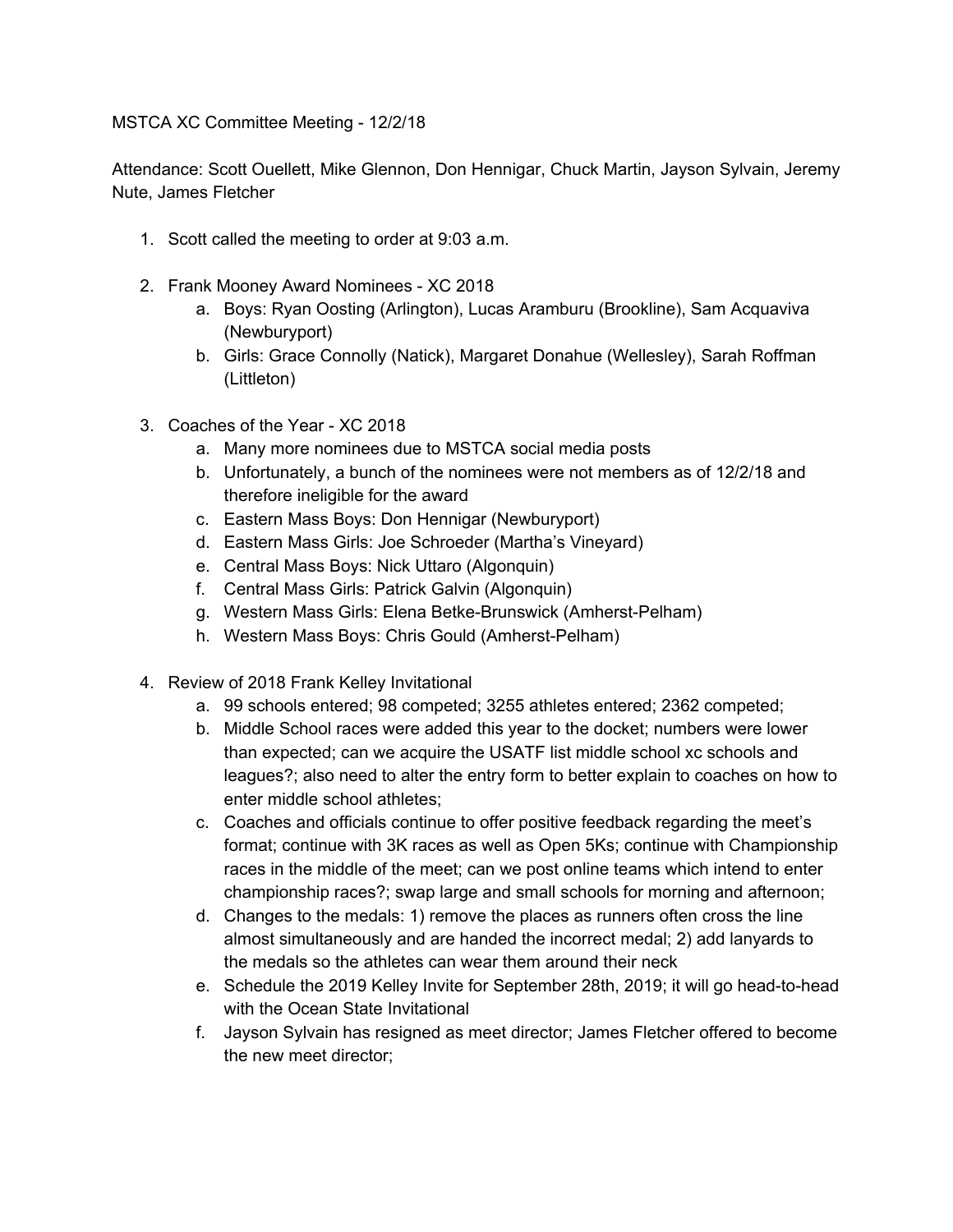- 5. Review of 2018 Bay State Invitational
	- a. 83 schools entered and competed; 1274 athletes entered; 1026 competed;
	- b. Poor weather caused for deep mud in parts of the opening field;
	- c. Meet ran smoothly overall;
	- d. 2019 MIAA State Meet is scheduled for Gardner; MSTCA should make every effort to hold Bay State Invitational on the golf course sometime in early-October just like 2016;
- 6. Review of 2018 Twilight Invitional
	- a. 122 schools entered; 121 schools competed; 3775 athletes entered; 2995 competed
	- b. 1st year of new two-day format; small schools competed on Friday and large schools on Saturday; weather was decent for both; definitely more room for spectators with split; double the costs for officials, meet workers, some equipment; for 2019 swap the days for large and small;
	- c. Starting line is still an issue; any attempt at starting boxes is quickly kicked away in the sand; can we make group starting blocks so teams know they are in a section instead of having kids stand on line "holding" a spot for 20 minutes which ends up being moved by MTFOA clerks anyway?
	- d. MSTCA's \$5,000 investment to improve the fence width at the 200m mark made a remarkable improvement to all of the races;
- 7. Review of 2018 Frank Mooney Coaches Invitational
	- a. 127 schools entered; 110 schools competed; 3983 athletes entered; 2178 athletes competed
	- b. Poor weather caused the meet to be postponed to Sunday; therefore, 17 schools were unable to attend
	- c. 1st year of split for Large Schools Grade 11/12 races; the boys races were much safer and less crowded due to the split; numbers in girls 11 & 12 races were low;
	- d. Meet ran very smoothly overall
- 8. Weather
	- a. Like terrain, weather is an integral part of cross country
	- b. Committee feels the MSTCA should have some type of official weather postponement policy in place;
	- c. What forecast(s) should be cause for postponement?
	- d. What if forecast is bad, but not dangerous, and Sunday's forecast is for much better weather (like this year)?
	- e. The safety for athletes/spectators needs to be the top priority;
	- f. First preference should be to run the meet on the scheduled day;
	- g. MSTCA should purchase bags of QuickDry and store in POD at Wrentham to help dry the parts of the course where water accumulates